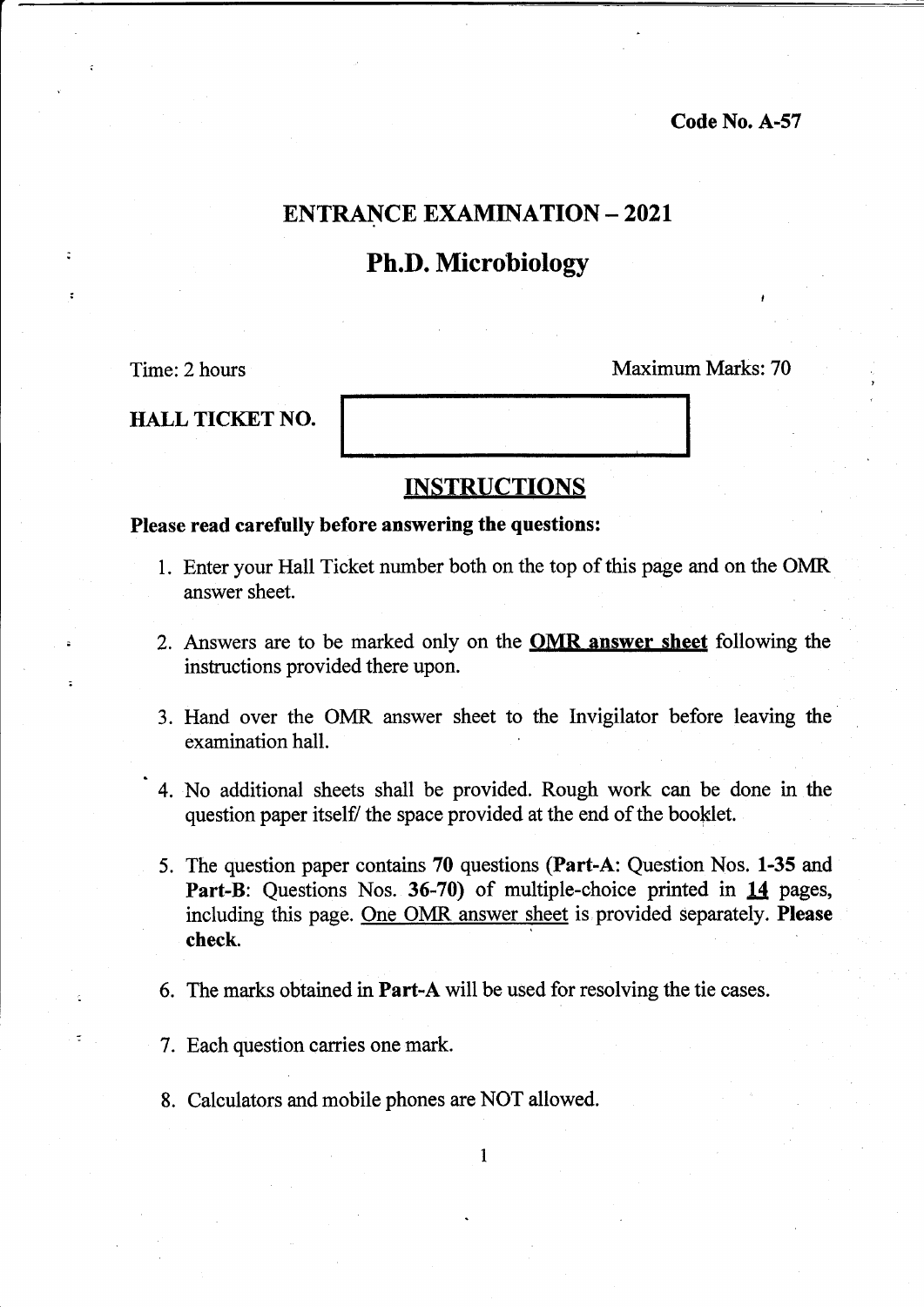## $PART - A$

1. The word "Psittacosis" in infection biology represents one of the following:

A) It is a type of psychological disorder happens in the patient of Covid-19 after recovery

B) It is another name of "mucormycosis" which is fungal infection caused by mucbrmycetes

C) It is another name of "Parrot fever" a zoonotic infectious disease of human beings

D) Generic name for infection caused by black fungus which infects brain and lungs

2. Which of the following is not true about telomeres?

A) The telomere is a repeating DNA sequence present at the end of the eukaryotic chromosomes

B) The telomere protects chromosomal ends from degradation and loss of genetic information

C) The telomeres prevent the chromosomes from fusing to each other

D) The telomere length is maintained in the absence of telomerase enzyme

3. Identify the *wrong* statement regarding 'Gene conversion':

A) It arises due to mutations after exposure to ionizing radiation

B) It is one of the consequences of the recombination process

C) It results from a normal DNA repair process in the cell known as mismatch repair

D) It results in the aberrant ratios of  $3A$ : la instead of  $2A$ :  $2a$  in four-spored asci such as yeast

4. Match the following microorganisms with their detection criteria:

| P. Gram-positive bacteria<br>Q. Gram-negative bacteria<br>R. Phytoplasma visualization<br>S. Fungal mycelia | 1. Cotton-blue staining<br>2. Thick cell-walled with highly cross-linked peptidoglycans<br>3. Diene's staining<br>4. Thin cell-walled covered by an outer membrane |
|-------------------------------------------------------------------------------------------------------------|--------------------------------------------------------------------------------------------------------------------------------------------------------------------|
| A) $P-4$ , $Q-2$ , $R-1$ , $S-3$                                                                            | B) $P-2$ , $Q-4$ , $R-3$ , $S-1$                                                                                                                                   |
| C) $P-4$ , $Q-3$ , $R-2$ , $S-1$                                                                            | D) $P-2$ , Q-4, R-1, S-3                                                                                                                                           |

5. A stock of lmilligram (mg) per millilitre (ml) of amycotoxin, Nivalenol needs to be diluted to prepare a working solution of concentration, 0.5 microgram ( $\mu$ g) per microlitre ( $\mu$ L). How much quantity of the stock solution should be diluted to make the solution of volume, 500  $\mu$ L?

:

| A) 50 $\mu$ L | B) $100 \mu L$ | C) 200 $\mu$ L | D) 250 $\mu$ L |
|---------------|----------------|----------------|----------------|

 $\overline{2}$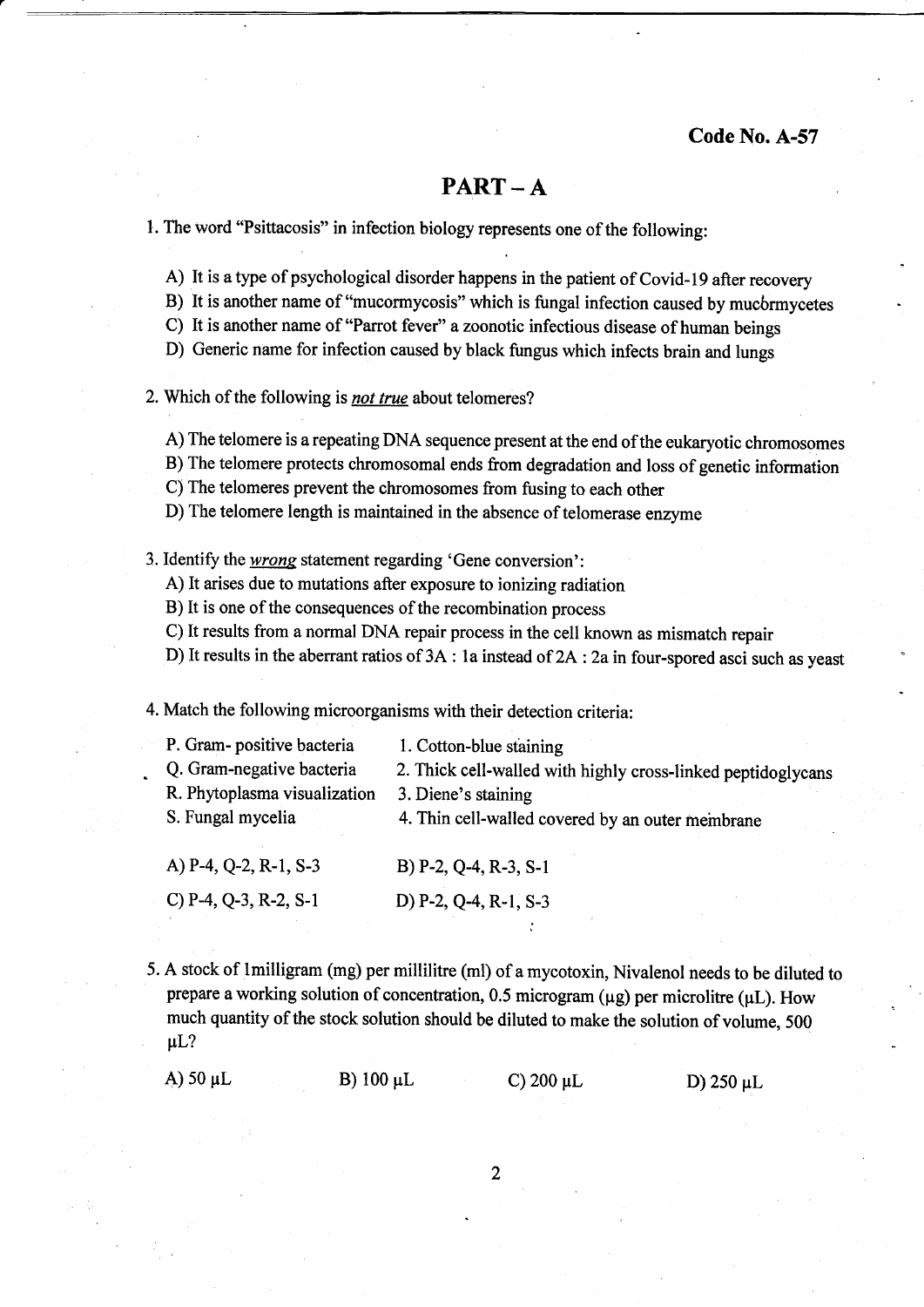6. The activity of an enzyme was measured by varying the concentration of the substate (S) in the presence of three different concentrations of inhibitor (I) 0, 2 and 4 mM. The double reciprocal plot given below suggests that the inhibitor (I) exhibits:



C) Mixed inhibition

D) Competitive inhibition

- 7. The following are some of the vitamins used by the microorganism for their growth. Identif the *correct* functions of the vitamins from the following statements:
	- I. Folic acid functions in the one-carbon metabolism
	- . U. Lipoic acid helps in the transfer of acyl groups
	- III. Thiamine helps as a precursor of NAD and NADH biosynthesis
	- IV. Biotin helps in the transfer of aldehyde group

A) III and IV B) I and II C) II and III D) I and IV

8. The following are some of the common habitats of microorganisms. Identify the *wrong* matches from the following:

I. Methanogens - Rumen - Endosymbionts of various anaerobic protozoa

II. Spirochetes  $-$  Animal hosts  $-$  Obligate pathogens

III. Halophilic Archaea- Hyper saline environments - Solar salt evaporation ponds

IV. Chloroflexi - Anoxic habitats - Obligate phototrophs

| A) I and $III$ | B) II and IV | $C$ ) I and II | D) IV alone |
|----------------|--------------|----------------|-------------|
|                |              |                |             |

 $\overline{3}$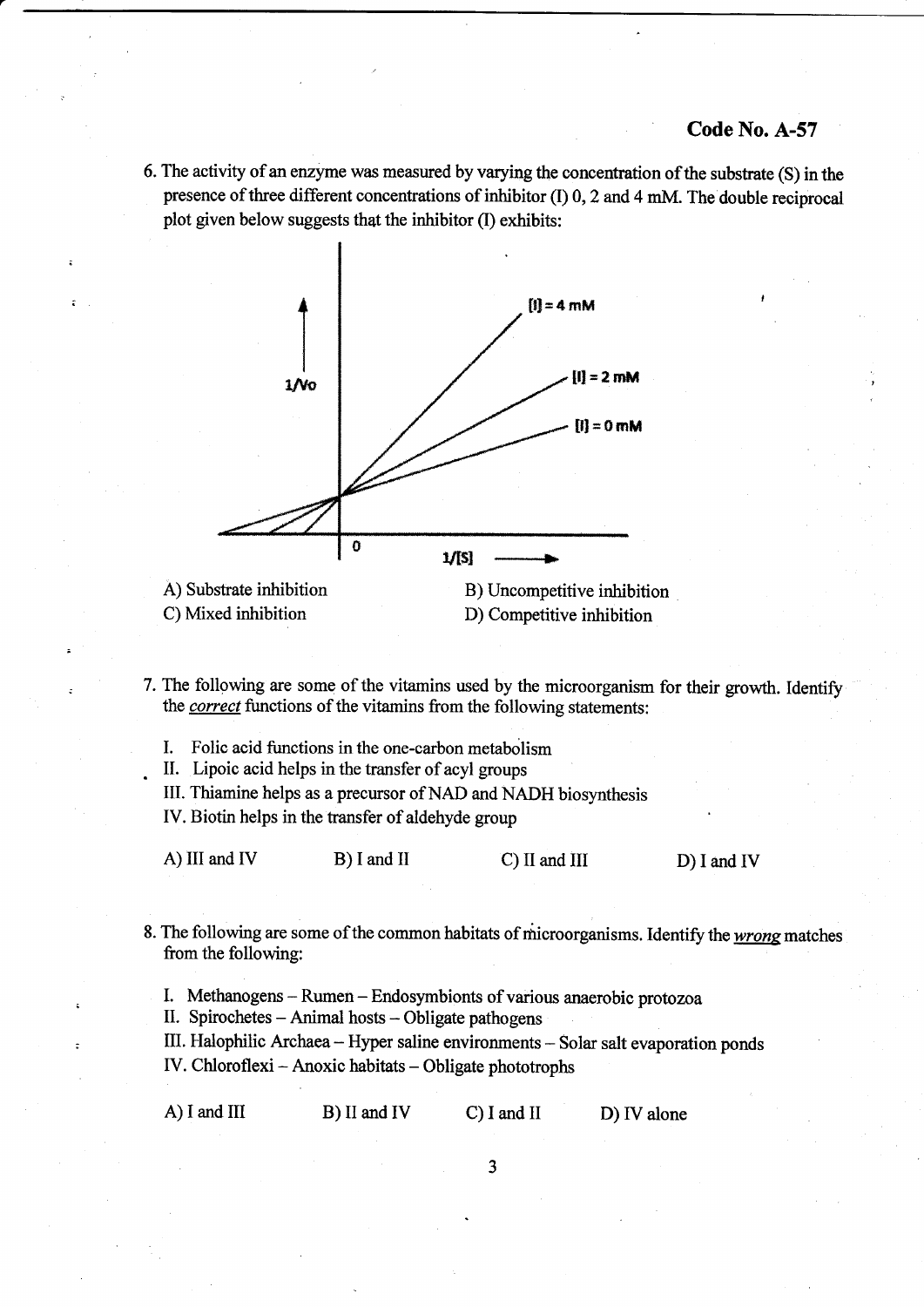- 9. Read the following statements with regard to chemo (anaerobic  $NO_3$  respiration) organoheterotrophic bacteria and identify the *correct* statement:
	- A) These are a class of bacteria which obtain energy through anaerobic respiration with nitrate as electron acceptor, derive electrons from reduced inorganic compounds and grow using  $CO<sub>2</sub>$  as the sole source of carbon.
	- B) These are a class of bacteria which obtain energy through anaerobic respiration with nitrate as electron acceptor, derive electrons from organic compounds and grow using  $CO<sub>2</sub>$  as the sole source of carbon.
	- C) These are a class of anaerobic organisms that conserve their energy, electrons, and carbon from organic chemical sources and use nitrate as an electron acceptor.
	- D) These are a class of bacteria that conserve their energy and electrons from organic sources and carbon from inorganic sources.

10. Identify the mismatches:

L Winogradsky column - Enrichment vehicle

II. Most Probable Number - Estimate the number of viable and non-viable cells

III. Laser tweezer - Helps in the isolation of bacterial colonies from natural samples

IV. 4',6-Diamido 2-phenylindole - Stains nucleic acid

| A) I and II | B) III and IV | $C)$ II and III | $D$ ) I and IV |
|-------------|---------------|-----------------|----------------|

11. Quantum yield in photosynthesis is defined as:

- A) Number of quanta required for release of one Oz
- B) Number of Oz molecules produced per quanta absorbed
- C) Number of chlorophyll molecules required to absorb one quantum
- D) Number of chlorophyll molecules responsible for release of one O<sub>2</sub>
- 12. High-energy bond  $(\sim)$  of ATP indicates:

A) Formation of this bond requires energy

B) Hydrolysis of this bond releases energy

C) Products of hydrolysis have lesser energy than the molecule itself

D) Products of hydrolysis have more energy than the molecule itself

- 13. The Phenomenon of loss of energy of excited pigment molecule as light wave length of longer wave length than the wavelength of absorbed light is known as:
	- A) Homogenous energy transfer B) Resonance

- C) Fluorescence D) Phosphorescence
	- 4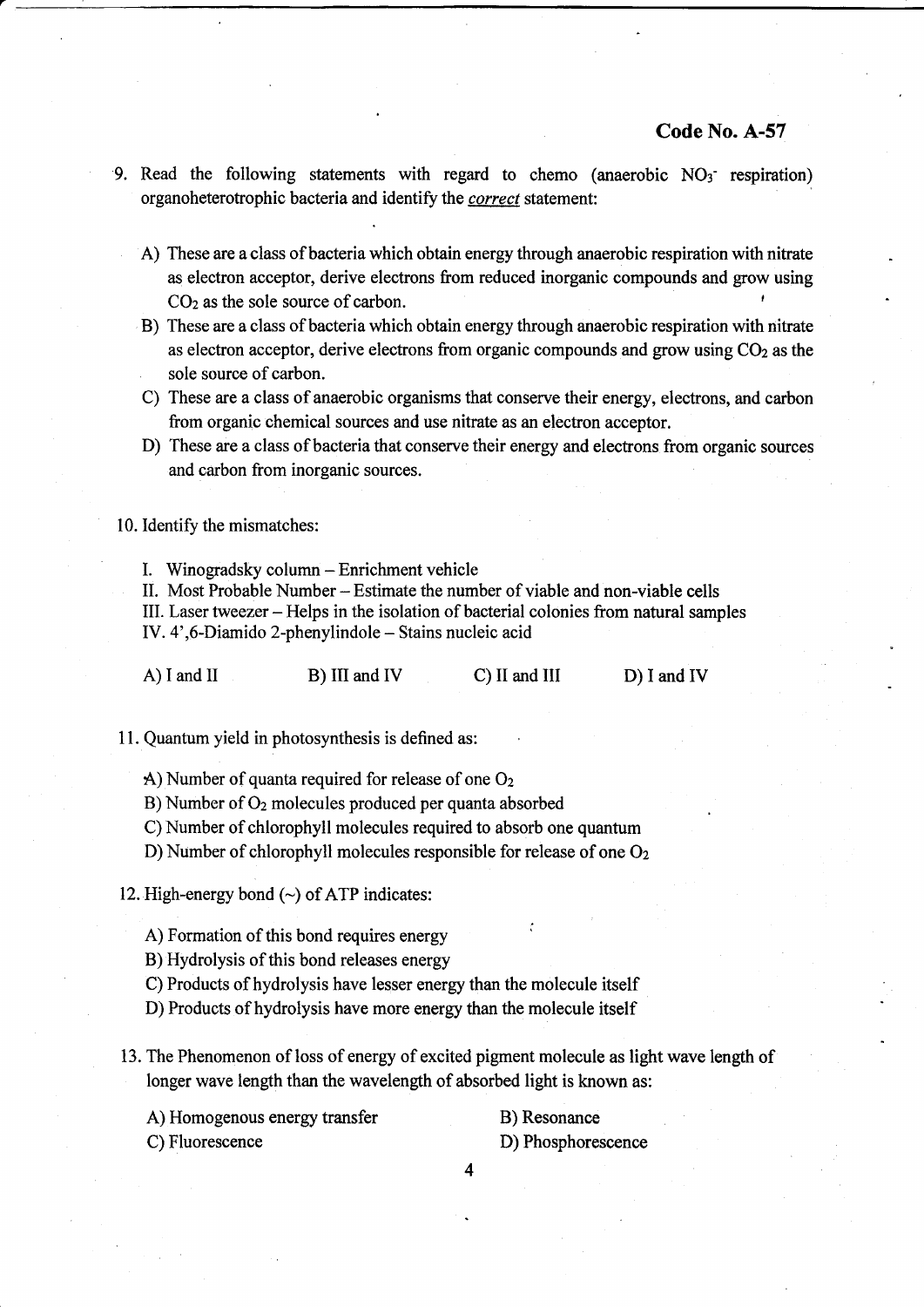14. Which of the below statements on disulfide bonds in antibodies is/are false?

I. Joining the two heavy chains

II. Joining one heavy with one light chain

III. Stabilizing the domain structure

IV Joining the two light chains

| A) I and II   | B) II alone |
|---------------|-------------|
| C) III and IV | D) IV alone |

15. Oxygen supply is limited during alcohol production by fermentation using budding yeast. This is because

A) Budding yeasts are obligate anaerobes

B) Budding yeasts lose mitochondria in the absence of oxygen

C) Budding yeasts are facultative anaerobes

D) Oxygen will react with the alcohol that is toxic to budding yeast

16. Transamination reaction follows which one of the statements given below?

A) Only non-essential amino acids undergo transamination

B) Transaminases require a coenzyme derived from vitamin B12

C) Transaminases require a coenzyme derived from vitamin 86

D) Transamination is an irreversible reaction in amino acid catabolism

17. Quenching of metabolites refers to:

A) a rapid and sudden stopping of the metabolism on a timescale

.B) a slow process of stopping of the metabolism on a timescale

C) a process of extraction of metabolites using organic solvents

D) a process in which cells are lysed and extracted for metabolites

18. What is isotopic fractionation?

A) It is the relative partitioning of the heavier and lighter isotopes between two coexisting phases in a natural system :

B) It is the breakdown of radioactive decay

C) It is the carbon dating fractionation of natural system

D) It is the isotopic analysis of metabolites used in the laboratory studies

- 19. Arbuscular mycorrhizal fungi secrete large quantities of a glycoprotein known as  $\_\_\_\_\$ which plays a critical role in aggregate stability is:
	- A) Glomalin

B) Mycolin D) Arbusculin

C) Glucomyin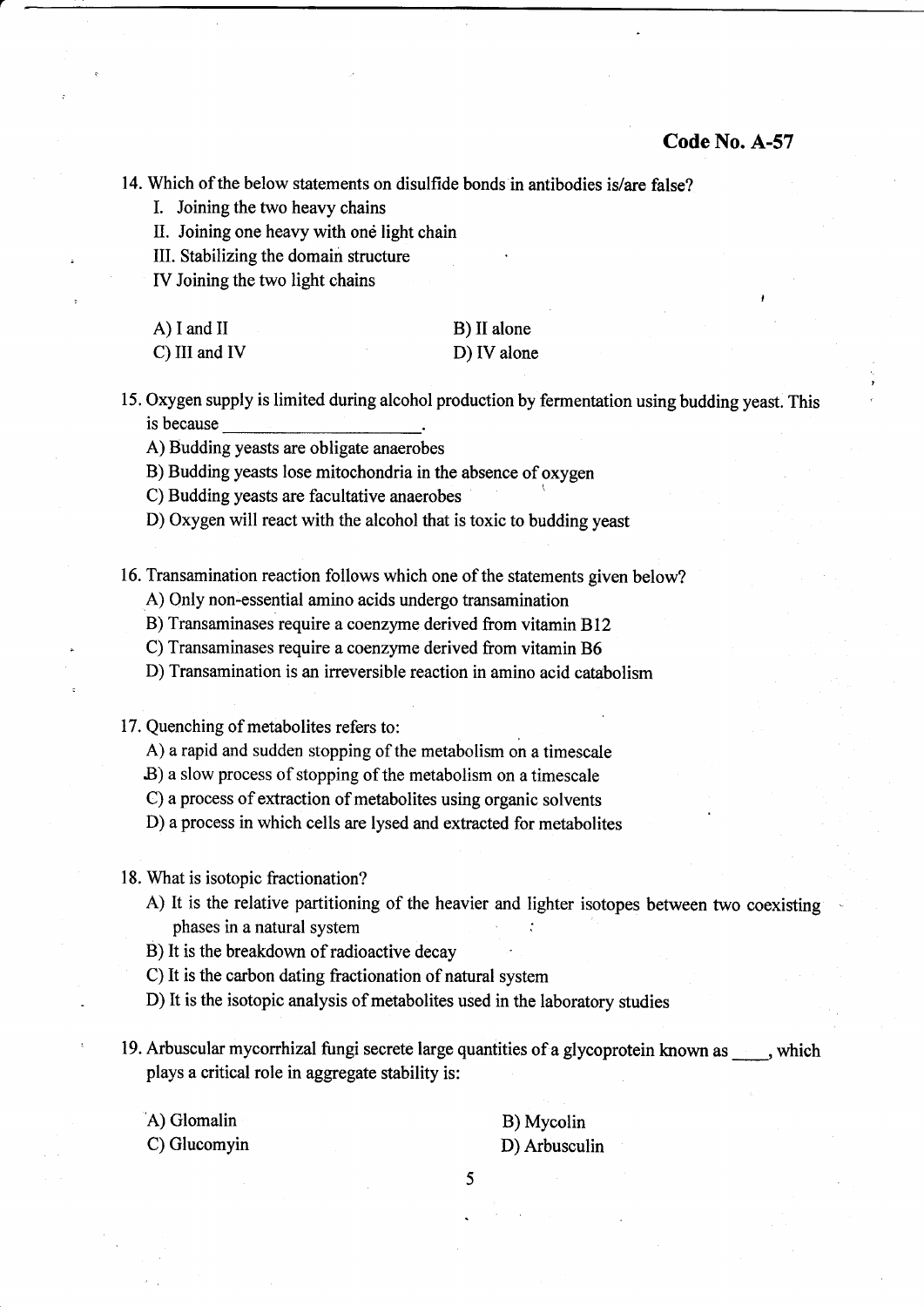20. What is the binding energy?

A) It is the activation energy .

B) The energy required to form a bond

C) The energy required to bind substrate

D) Free energy released in the formation of enzyme-substrate interaction ,

21. The 'Stokes's shift' is an important phenomenon in spectroscopy, and it means:

A) Wavelength difference from absorption and emission

B) Emission wavelength difference

,C) Bandwidth in fluorescence

. D) Steady state absorption and emission

22. A male affected with an X-linked dominant trait will have what proportion of offspring affected with the trait?

A)  $1/2$  sons and  $1/2$  daughters

B) All sons and no daughters

C) All daughters and no sons

D) 3/4 daughters and 1/4 sons

23. Changes in patterns of methylation of DNA are often associated with cancer. Hypermethylation can contribute to cancer by

. A) Inhibiting DNA replication mechanism

B) Inhibiting the expression of tumor-suppressor genes

C) Stimulating the transcription and translation of oncogenes

D) Stimulating telomerase activity

24. Cardiolipin is found to be enriched in one of the following:

| A) Vacuolar membrane | B) Mitochondrial membrane |
|----------------------|---------------------------|
| C) Plasma membrane   | D) Endoplasmic reticulum  |

25. Consider the following statements and select the answer with *correct* statements:

L Lysogens are cells that contain prophages.

II. Bacterial lawns infected by lytic viruses can be detected by the presences ofplaques. UI. Virulent phages can assume a prophage state.

A) I and II B) II and III C) I and III D) I, II and III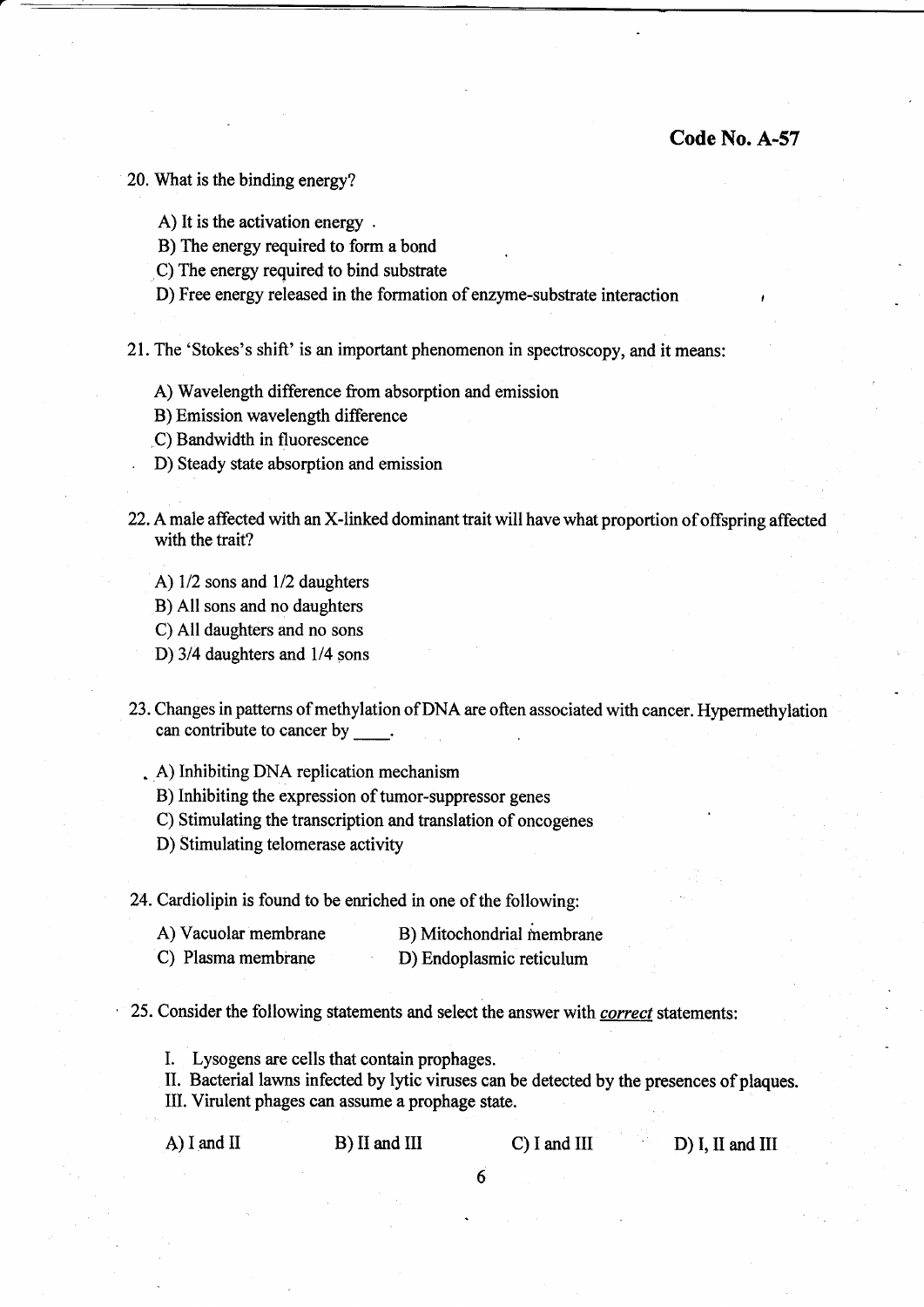,

26. Which statement best describes the pKa of amino groups in proteins?

A) pKa of  $\alpha$ -amino group is higher than the pKa of  $\varepsilon$ -amino group

B) pKa of  $\alpha$ -amino group is lower than the pKa of  $\epsilon$ -amino group

C) pKa of  $\alpha$ -amino group is same as the pKa of  $\varepsilon$ -amino group

D) pKa of  $\alpha$ -amino group is higher than the pKa of guanidine side chain of arginine

27. Apurified protein appears as a single band of 90 kDa when subjected to reducing denatured SDS-PAGE. In a size exclusion chromatography experiment, this protein elutes between alcohol dehydrogenase (160 kDa) and  $\beta$ -amylase (190 kDa). How many identical subunits is this protein composed of?

A) One B) Two C) Three D) Five

28. Which techniques can be used for determination of molecular mass of macromolecules?

| A) Circular dichroism      | B) Mass spectrometry |
|----------------------------|----------------------|
| C) UV-Visible spectroscopy | D) IR spectroscopy   |

29. Which of the following elements is a constituent of biotin and coenzyme A?

| A) Sulphur | B) Molybdenum | C) Copper | D) Iron |
|------------|---------------|-----------|---------|

30. Under anaerobic conditions in the cell, fermentation is necessary because:

:A) Lactate is produced

B) Ethanol produced leaches out of the cell

C) NADH is oxidized to NAD+

D) ATP is produced

31. Choose the *correct* answer:

Statement 1: Splitting of dinitrogen molecule into free nitrogen atom in biological  $N_2$  fixation is carried out by nitrogenase enzyme.

;

Statement 2: Leghemoglobin in root nodules creates aerobic condition for optimum activity of nitrogenase enzyme.

A) Both statements are correct

B) Both statements are incorrect

C) Statement 1 is correct and statement 2 is incorrect

D) Statement 1 is incorrect and statement 2 is oorrect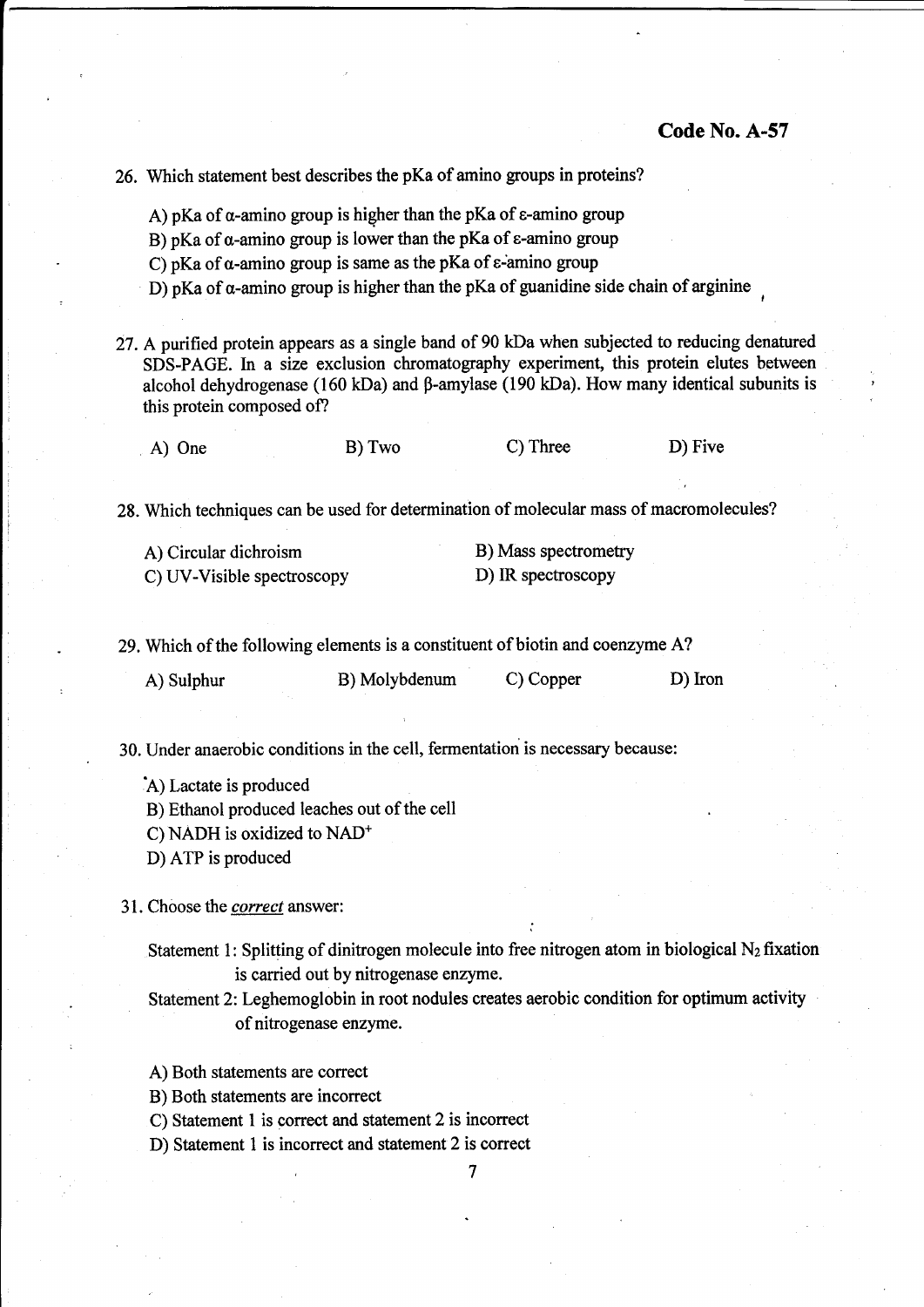32. Match the entries listed in the Group I with the Group II. Group I Group I Group II

| VΗ<br>U |  |
|---------|--|
|         |  |

P. Proximity Ligation assay 1. Protein-DNA interaction,

- Q. Bisulfite Sequencing 2. Ampholytes
- R. Chromatin Immunoprecipitation 3. Protein modifications analysis S. Chromatofocusing 4. DNA Methylation analysis
- 

4. DNA Methylation analysis

A) P-4, Q-1, R-2, S-3 B) P-4, Q-3, R-1, S-2 c) P-3, Q-4, R-1, S-2 D) P-3, Q-4, R-2, S-1

33. A mixture of a 100 mer oligonucleotide and free nucleotides was loaded on to a gel-filtration column with exclusion limit of l0 kDa. The following result is expected:

- A) The oligonucleotide and the free nucleotides would be retained in the column as they bind to the resin
- B) The oligonucleotide would elute first followed by the free nucleotides
- C) Both of them would elute in the void volume

D) The free nucleotides would elute first followed by the oligonucleotide

- 34. The secondary infection caused by the black fungus in Covid-l9 patients were treated with the drug Amphotericin B. The mode of action of this drug in the patient would be:
	- A) It binds to sterols fungal membrane, disrupting membrane permeability and causing leakage of 'cell constituents in fungus
	- B) It binds to fungus RNA and disrupt RNA function and further protein synthesis
	- c) It disrupts the mitotic spindle and inhibit cell division in fungus cells
	- D) It does NOT act on fungus cells but provides acid and base layer to the patient's brain and lungs to protect from further fungal infection
- 35. Symbiotic nitrogen fixation in legume nodules involves a complex interaction between Rhizobium and legume roots. The following statements are made while studying what govems this complex interaction?
	- I. Integration of Sym plasmid of Rhizobium in the root nuclear genome

II. Sensing of plant flavonoids by rhizobia

III. Activation of nod genes in rhizobia

IV. Activation of NODULIN genes in legume roots.

Which of the above statements are correct?

 $(A)$  I, II and III B) I, III and IV C) II, III and IV D) I, II and IV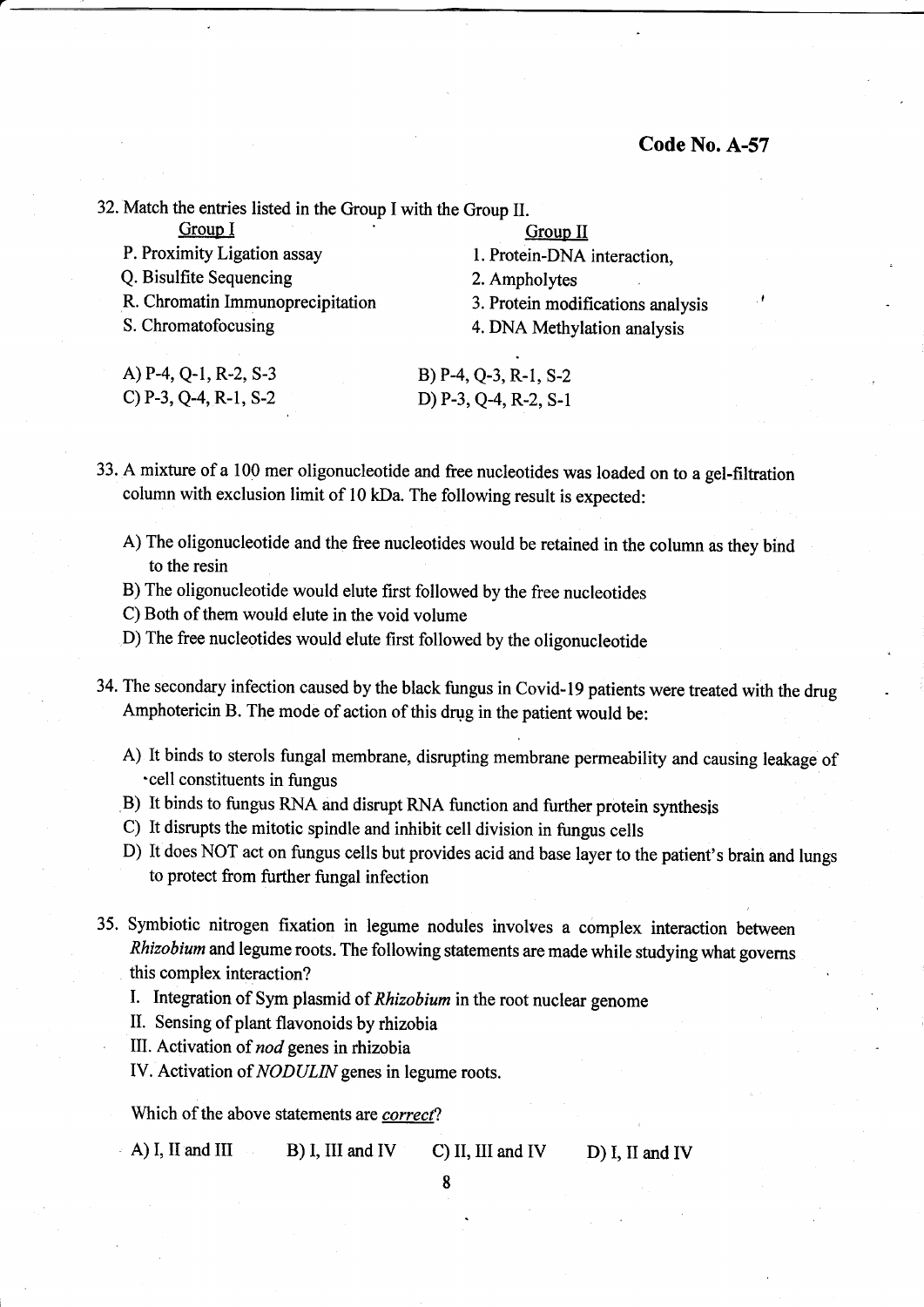## PART - B

36. The Hardy-Weinberg principle relates the allelic frequencies to the genotypic frequencies in <sup>a</sup> randomly mating population. Consider a single locus with two alleles which are at Hardy-Weinberg equilibrium. If the frequency of the recessive homozygous genotypes is 0.49, what would be the frequency of heterozygotes in the population.

A) 0.42 B) 0.14 C) 0.21 D) 0.36

37. The mass and extinction coefficient of a protein are 11237 Da and 15 mM-l cm-l respectively. A solution of this protein upon a 1:100 dilution shows an absorbance of 0.35. What is the concentration of this protein in moles/L and in mg/ml?

A)  $0.23 \times 10^{-3}$  M and  $25.8$  mg/ml<br>
B)  $2.3 \times 10^{-3}$  M and  $25.84$  mg/ml<br>
D)  $0.23 \times 10^{-3}$  M and  $2.58$  mg/ml

D)  $0.23 \times 10^{-3}$  M and 2.58 mg/ml

38. As per the succession of the stages of prophase condition of a cell undergoing meiotic-I division, which order among the following is correct?

I. Leptotene IL Zygotene

III. Pachytene

IV. Diplotene V. Diakinesis

A) I, 1V, III, II, V<br>
C) I, II, III, IV, V<br>
D) II, IV, III, V, II

D) II, IV, III, V, I

39. Where are bacteriochlorophylls present in a cell?

A) Cytoplasm B) Plasma membrane C) Mitochondria D) Chloroplast

40. The noncovalent association of protein between electrically neutral molecules, collectively known as?

A) Hydrophobic B) Ionic c) covalent D) van der waals forces

41. Which of the following is the most prefened buffer condition for separation of doublestranded DNA samples using agarose gel electrophoresis?

A) Buffer of pH 4 B) Buffer of pH 5.5<br>
C) Buffer of pH 7.5<br>
D) Buffer of nH 10.

D) Buffer of  $pH$  10.0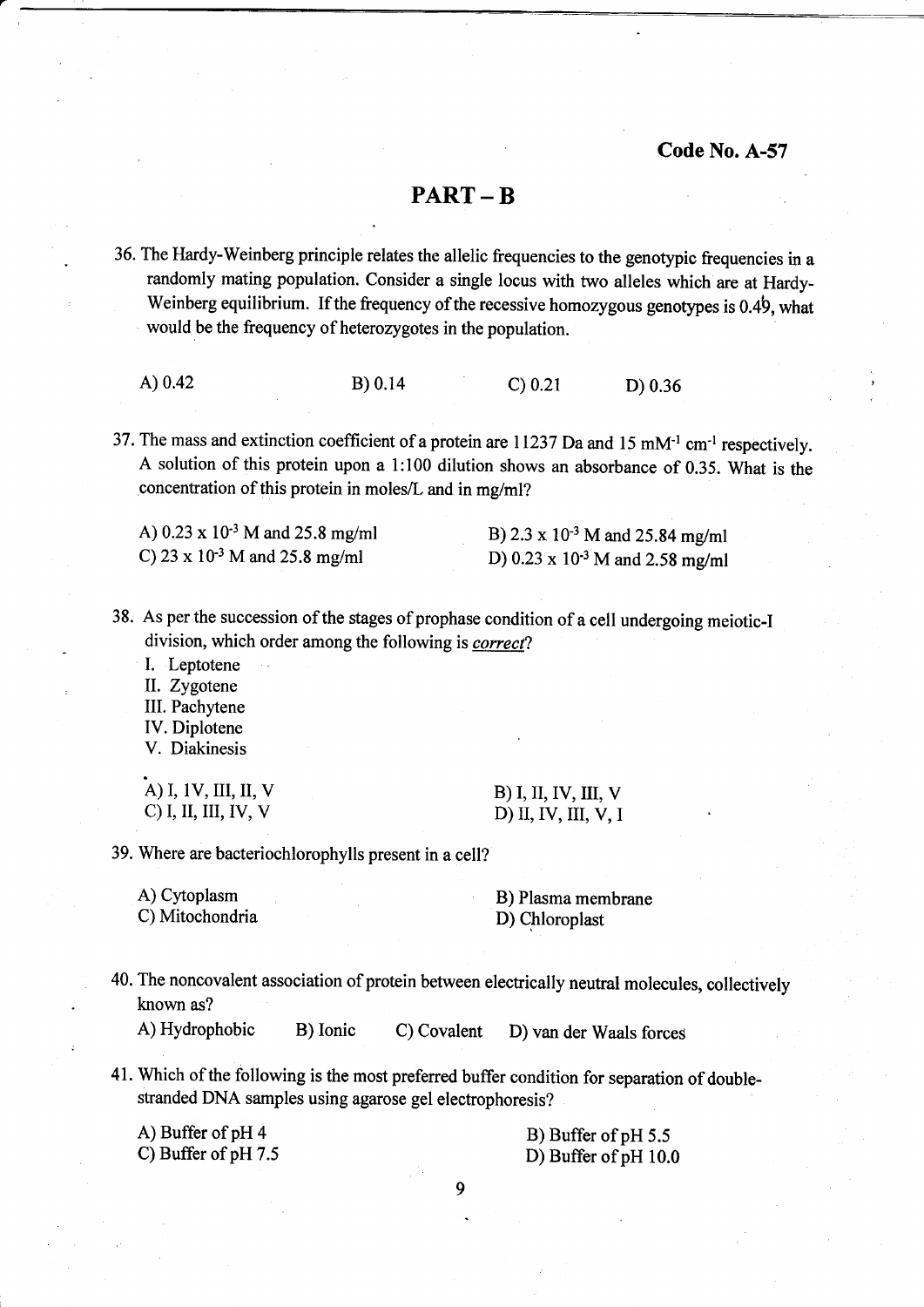42. The plant hormone present in root exudates and known to promote host plant-arbuscular mycorrhiza association and also stimulate germination of weedy parasites is

| A) Ethylene | B) Auxin | C) Strigolactone | D) Abscisic acid |
|-------------|----------|------------------|------------------|
|             |          |                  |                  |

43. The blood poisoning caused by the presence of large quantities of bacteria in the blood stream is generically known as:

| A) Leukemia | B) Septicaemia | C) Erythema | D) Hormoligosis |
|-------------|----------------|-------------|-----------------|
|-------------|----------------|-------------|-----------------|

44. The basis of proteins separation in an SDS-PAGE experiment is due to their:

| A) Molecular weight               | B) Positively charged side chains |
|-----------------------------------|-----------------------------------|
| C) Negatively charged side chains | D) Isoelectric points             |

45. Which of the following tissues in plants often remain free from viral invasion?

| A) Fruit pericarp | B) Leaf epidermis        |
|-------------------|--------------------------|
| C) Root cortex    | D) Shoot apical meristem |

46. The metal ion present as the cofactor assisting nitrate reductase activity is

| A) Magnesium  | B) Manganese |
|---------------|--------------|
| C) Molybdenum | D) Copper    |

47. TCA cycle has got amphibolic role in cell metabolism because:

A) Both ATP and NADH are produced in the cycle

B) It is the main pathway for generation of metabolic form of energy

C) It is responsible for oxidative as well as reductive reactions

D) Precursors of various pathways are also produced during the cycle besides their oxidation

48. Match the following groups of microorganisms with their natural habitats:

P. Methanogen Q. Halophiles R. Thermocidophiles S. Psychrophiles 1. Hot sulphur springs 2. Oxygen-free environment 3. Severe cold climate 4. Extreme salt concentration

A) P-4, Q-3, R-l, S-2 B) P-2, Q-4, R-1, S-3 c) P-4, Q-3, R-2, S-1 D) P-2, Q4, R-3, S-1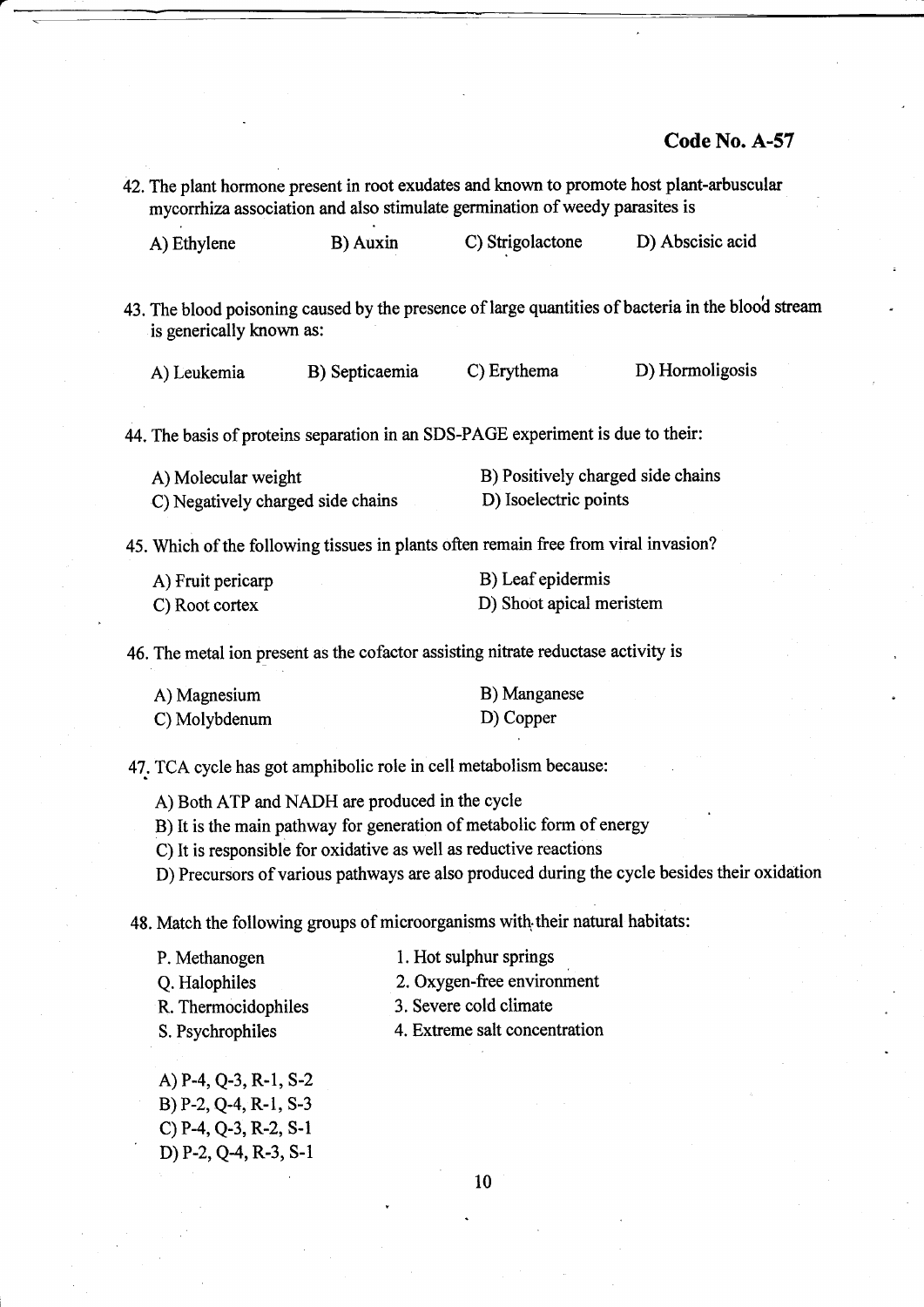residues cross-linked by peptide side chains is observed in: A) Chitin B) Cutin C) Peptidoglycan D) Pectin 50. The catabolic pathway in which no net oxidation-reduction occurs but the electrons of <sup>a</sup> substrate are distributed among the products is: A) Respiration B) Fermentation C) Photosynthesis D) Glycolysis 51. Match the following terminology to describe the growth status of a bacterial population: P. Bacterial culture accumulates toxic waste 1. Log phase<br>
O. Bacterial culture in exponential growth 2. Lag phase Q. Bacterial culture in exponential growth 2. Lag phase<br>R. Bacterial growth ceases but cells are active 3. Death Phase R. Bacterial growth ceases but cells are active 3. Death Phase<br>S. Bacteria adant to growth conditions 4. Stationary Phase S. Bacteria adapt to growth conditions A) P-4, Q-I, R-3, S-2 B) P-3, Q-1, R-4, S-2 c)P-z,Q-1, R-4, S-3 D) P-3-Q-2, R-4, S-1 52. In Neurospora, a fungus with ordered tetrads, a gene is located at a distance of 15 map units from the centromere. The expected frequency of second-division segregation of the gene will 'be: A) 7.5 B) 15 C) 20 D) 30 53. The highly virulent pathogen of maize, Cochliobolus heterostrophus race T, produces host selective polyketide toxin known as A) C-toxin B) Ch-toxin C) T-toxin D) Zn-toxin 54. Monokaryotic fruiting is a developmental tansition observed in A) Buchnera hispida<br>
C) Deinococcus radiodurans<br>
C) Degionella pneumophila C) Deinococcus radiodurans tl

49. A major structural polymer with repeats of N -acetylglucosamine and N -acetylmuramic acid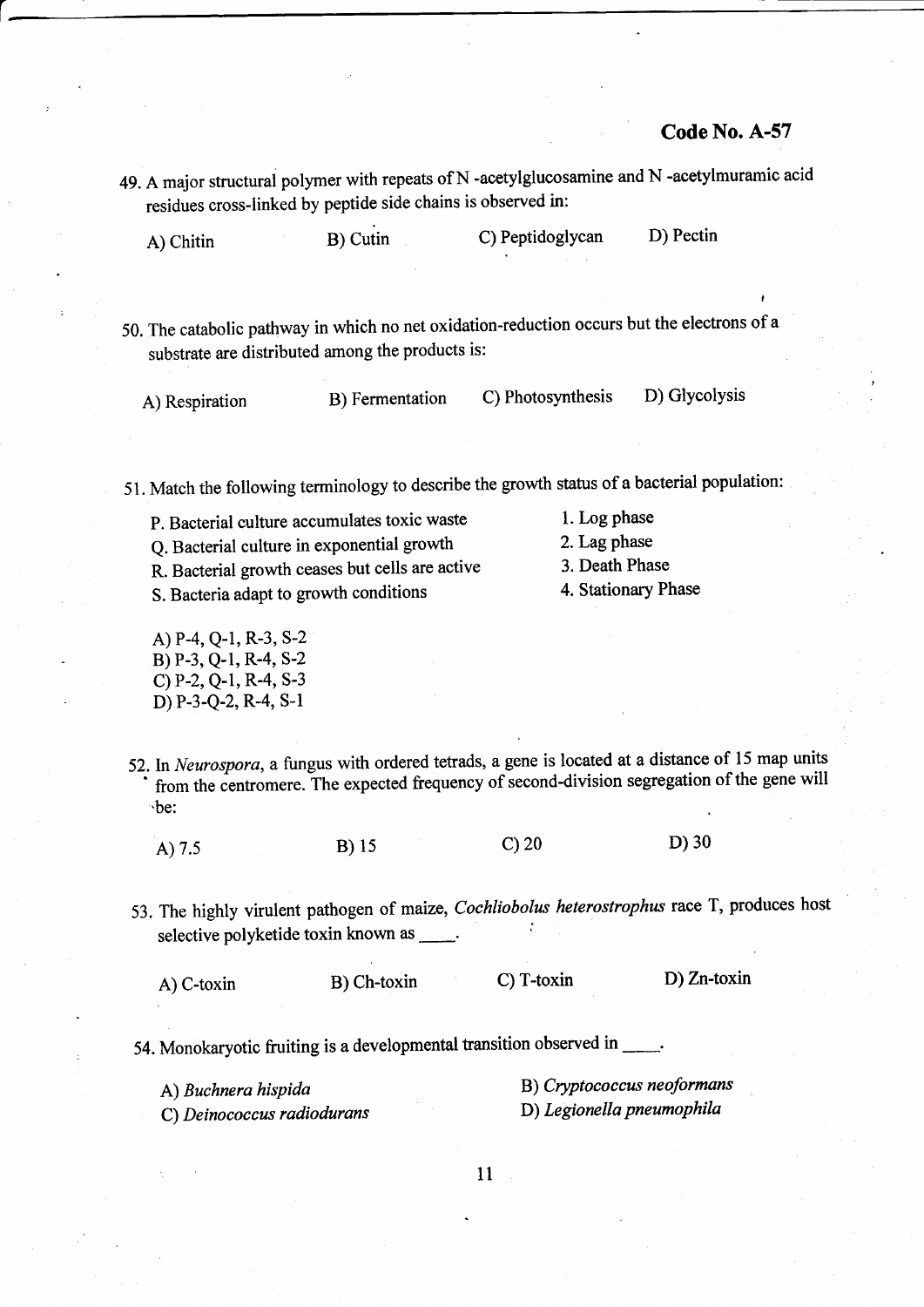55. The sugar chain structure and their linkages in a glycan can be determined by analyzing partially hydrolyzed fragments known as \_\_\_\_\_.

A) Fractional analysis B) Glyco analysis

C) Linkage analysis D) Dialysis

56. In bioremediation, suffrcient microbial biomes will be grown in the path of contaminant migration to stop or slow contaminant movement. This concept is called:.

A) Biocontain B) Biocurtain C) Bioaction D) Bioinhibition

57. The photosynthetic and mitochondrial electron transports are affected by which of the following three elements?

| A) Cu, Mn, and Fe        | B) Co, Mn, and Fe |
|--------------------------|-------------------|
| C) Cu, Mg, and Cl $\Box$ | D) Zn, Cu, and Fe |

58. One of the following antibiotics reversibly binds to the receptors on the 30S ribosomal subunit of an infectious bacterium, preventing attachment of aminoacyl-tRNA to the RNA-ribosome complex and inhibiting bacterial protein synthesis:

| A) Tetracycline | B) Penicillin   |
|-----------------|-----------------|
| C) Amoxicillin  | D) Griseofulvin |

- 59. The cytokinins are an important class of hormones promoting growth of eells. Which of the following statements are *correct*?
	- I. Cytokinin as cell division promoting factor was discovered by F. Skoog and C. Miller.
	- II. A high relative ratio of cytokinin: auxin in cell cultures led to the root formation
	- III. Coconut milk contains a cell division-inducing factor known as kinetin.

A) I and II B) I and III C) II and III D) I, II and III

60. A double heterozygote has the coupling configuration A B/a b of two genes that have <sup>a</sup> frequency of recombination of 0.05. If one gamete is chosen at random, what is the probability that it is a nonrecombinant gamete?

| A) $0.025$ | B) 0.05 | $C$ ) 0.95 | D) 0.475 |
|------------|---------|------------|----------|
|            |         |            |          |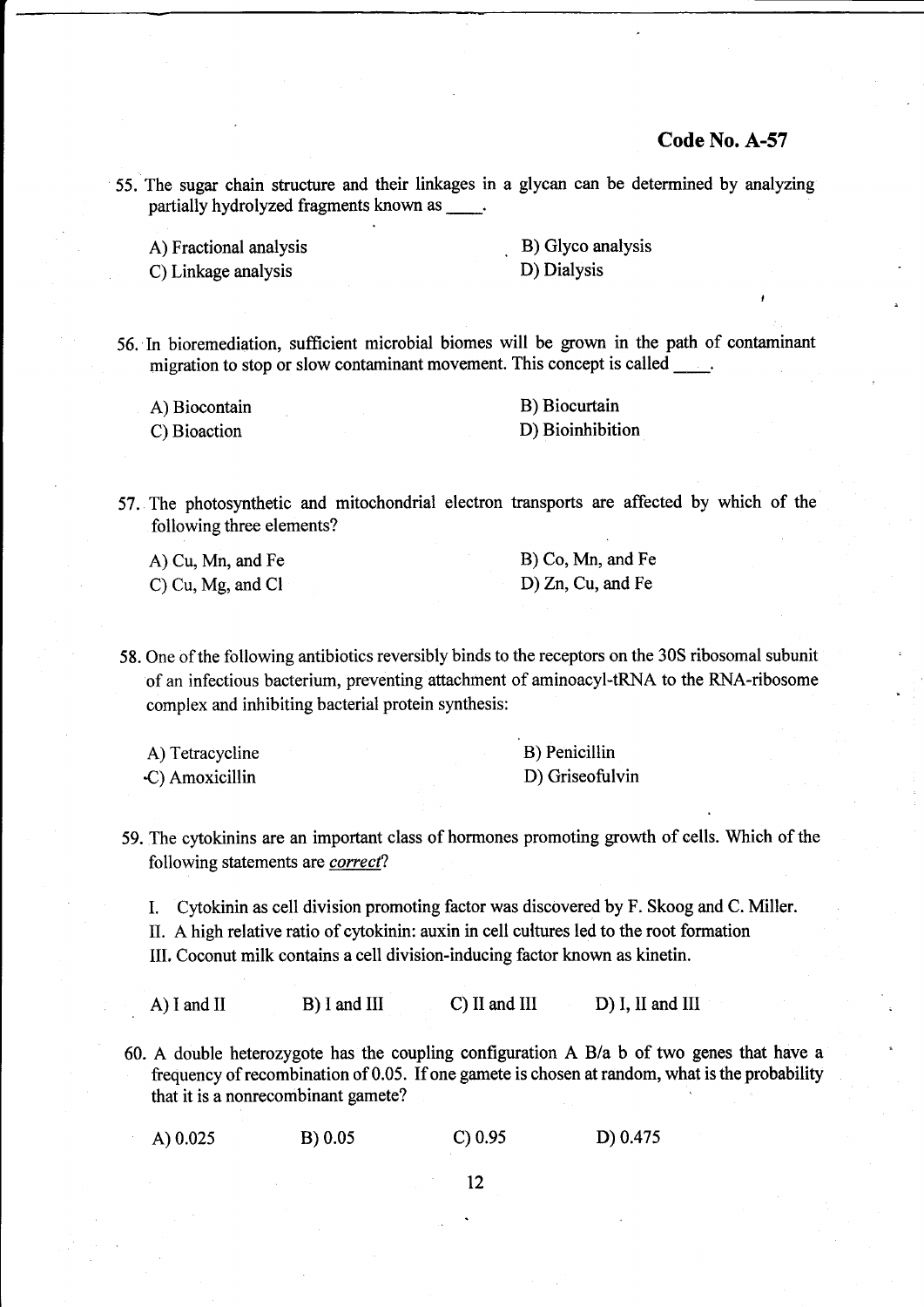61. Match the given enzymes with their putative functions in molecular biology

| P. Primase       | 1. Unwinding double stranded DNA into single stranded DNA               |
|------------------|-------------------------------------------------------------------------|
| Q. Ligase        | 2. Regulating supercoiling of bacterial DNA                             |
| R. Topoisomerase | 3. Catalyzing synthesis of short RNA sequences to start DNA replication |
| S. Helicase      | 4. Joining breaks in the phosphodiester backbone of a DNA molecule      |
|                  |                                                                         |
|                  |                                                                         |

| A) P-3, Q-4, R-2, S-1 | B) P-1, Q-4, R-3, S-2 |
|-----------------------|-----------------------|
| C) P-4, Q-3, R-1, S-2 | D) P-3, Q-4, R-1, S-2 |

62. In a host-pathogen interaction, the protein molecules secreted by the pathogen into the host to suppress defense responses are known as:

A) Effectors B) Adapters C) Concatemers D) Receptors

63. Match the common terminology used to describe the mode of nutrition of microorganisms:

| P. Auxotrophs  | 1. Organisms that obtain energy by the oxidation of electron donors |
|----------------|---------------------------------------------------------------------|
| Q. Prototrophs | 2. Organisms could carry out photon capture to synthesis compounds  |
| R. Phototrophs | 3. Organisms that exhibit one or few nutritional requirements       |
| S. Chemotrophs | 4. Organisms that can grow on a minimal medium                      |

| A) P-3, Q-4, R-1, S-2 | B) $P-2$ , $Q-4$ , $R-3$ , $S-1$ |
|-----------------------|----------------------------------|
| C) P-4, Q-2, R-1, S-3 | D) $P-3$ , Q-4, R-2, S-1         |

64. One of the following is *not* a feature of a fungal organism:

A) Secreting extracellular enzymes to degrade biopolymers

B) Produce large number of small organic molecules of unusual structure

- C) Carry out photosynthesis and nitrogen fixation like other microorganisms
- D) Unable to use inorganic compounds other than oxygen as terminal acceptors in respiration

:

65. A receptor that binds immunoglobulin (antibody) to a cell surface is called a:

| A) Fc receptor | B) Complement receptor |
|----------------|------------------------|
| C) I- receptor | D) CD molecule         |

66. How many copies of the H2B histone would be found in a chromatin containing <sup>50</sup> nucleosomes?

c) 50 D) <sup>100</sup> A)5 B)10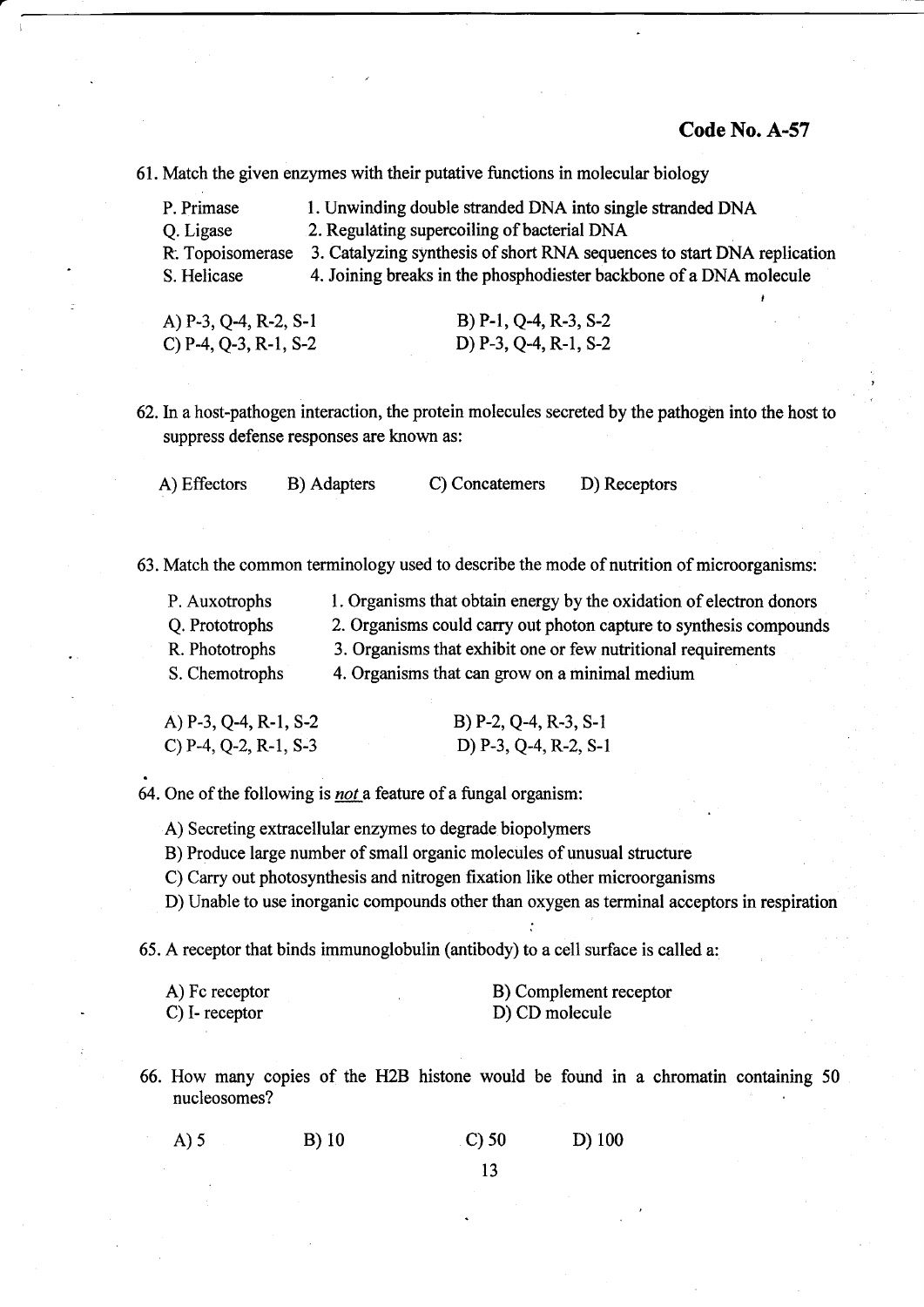67. Match the following types of plasmids with their characteristic biological function:

| P. COL plasmid           | . 1. Codes for virulence to promote infection |
|--------------------------|-----------------------------------------------|
| O. TOL plasmid           | 2. Carries transfer (tra) genes               |
| R. F plasmid             | 3. Codes for a multistep metabolic reaction   |
| S. Ti Plasmid            | 4. Carries genes coding for bacteriocins      |
| A) $P-3$ , Q-4, R-1, S-2 | $B)$ P-4, Q-3, R-2 S-1                        |

c)P-2,Q-4, R-1, S-3 D) P-3, Q-4, R-2, S-1

68. Which among the following viral causal agents was used in the first decisive experiments showing that nucleic acids carry hereditary information, and that nucleic acid alone is sufficient for viral infectivity:

A) Cauliflower Mosaic Virus

- B) Tomato Spotted Wilt Virus
- C) Cucumber Mosaic Virus
- D) Tobacco Mosaic Virus

69. Chemical nature of the nodulation (Nod) factors is:

A) Lipoproteins B) Oligosaccharides<br>C) Lipochitooligosaccharides D) Oligopeptides C) Lipochitooligosaccharides

70. The arrangement of cDNA clones in an overlapping and contiguous manner is known as:

C) Contig D) Cistron

A) Coding sequence B) Open reading frame

-//--END--//------------------

t4